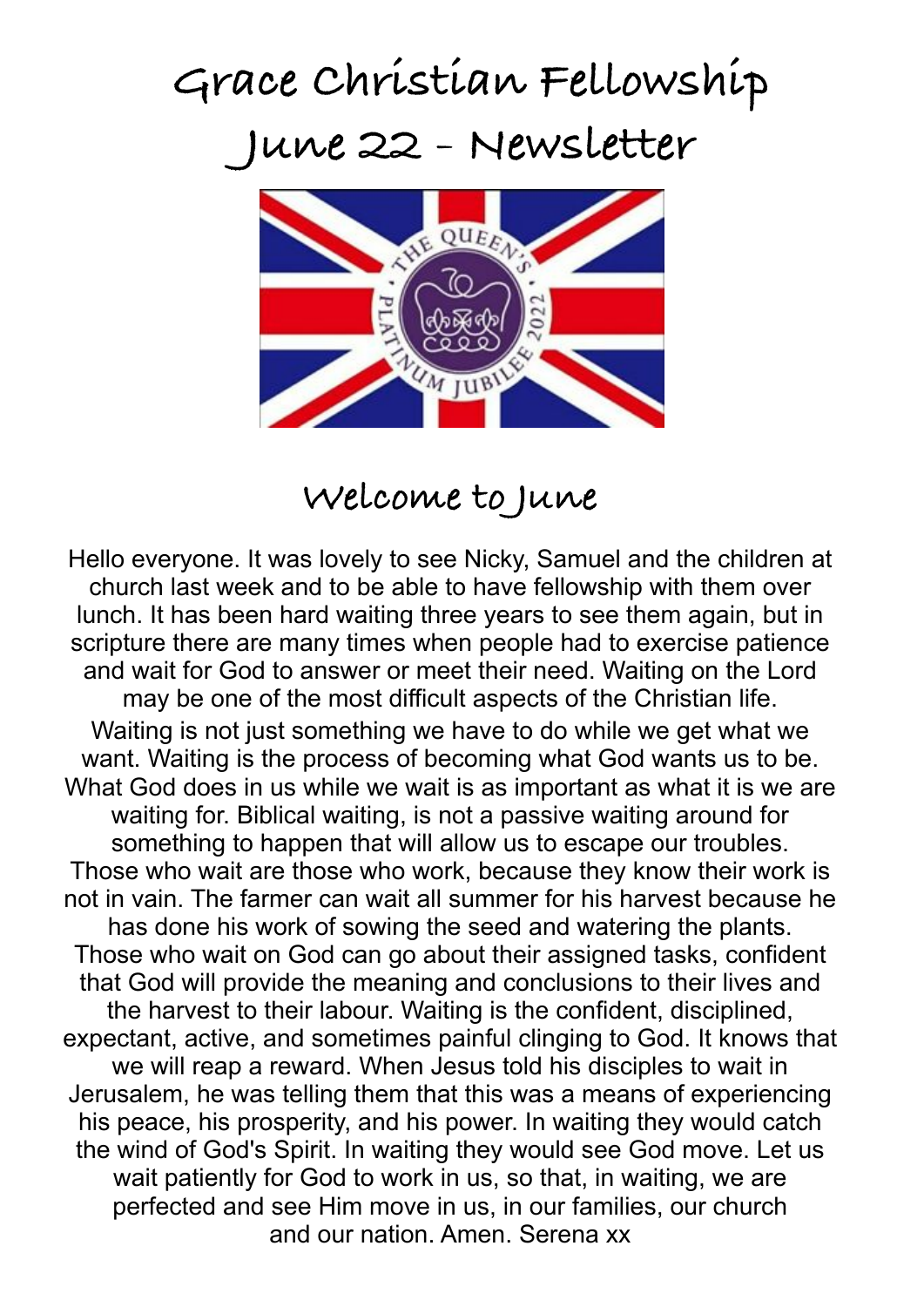

The Queen's Platinum Jubilee 2022

This weekend, the UK and Commonwealth will celebrate the Queen's Platinum Jubilee with a four day Bank Holiday for national celebrations, which ends on Pentecost Sunday. Her Majesty the Queen is the first British Monarch to celebrate a Platinum Jubilee. It is a 70 reign that has consistently reflected her steadfast faith in the Lord Jesus Christ. She has consistently testified to the importance of her faith in Christ. Her strong Christian faith has been evident throughout her life in her words and actions. As well as her formal role as 'Defender of the Faith and Supreme Governor of the Church of England', which came with monarchy, her personal faith was evident even before she was crowned.

*'Pray for me … that God may give me wisdom and strength to carry out the solemn promises I shall be making, and that I may faithfully serve Him and you, all the days of my life.'*

That was the prayer request made by Queen Elizabeth II in her first Christmas broadcast in 1952. Her father, King George VI, had died on 6 February 1952. She was crowned Queen 18 months later on 2 June 1953 at Westminster Abbey, London. She has often used her public messages to speak of forgiveness, Jesus' sacrificial life, the fact that no one is beyond God's love and the example that she herself takes from Jesus.

Below are some quotations by the Queen relating to her Christian faith, the duty we have as Christians and the Christlike example we should set for others.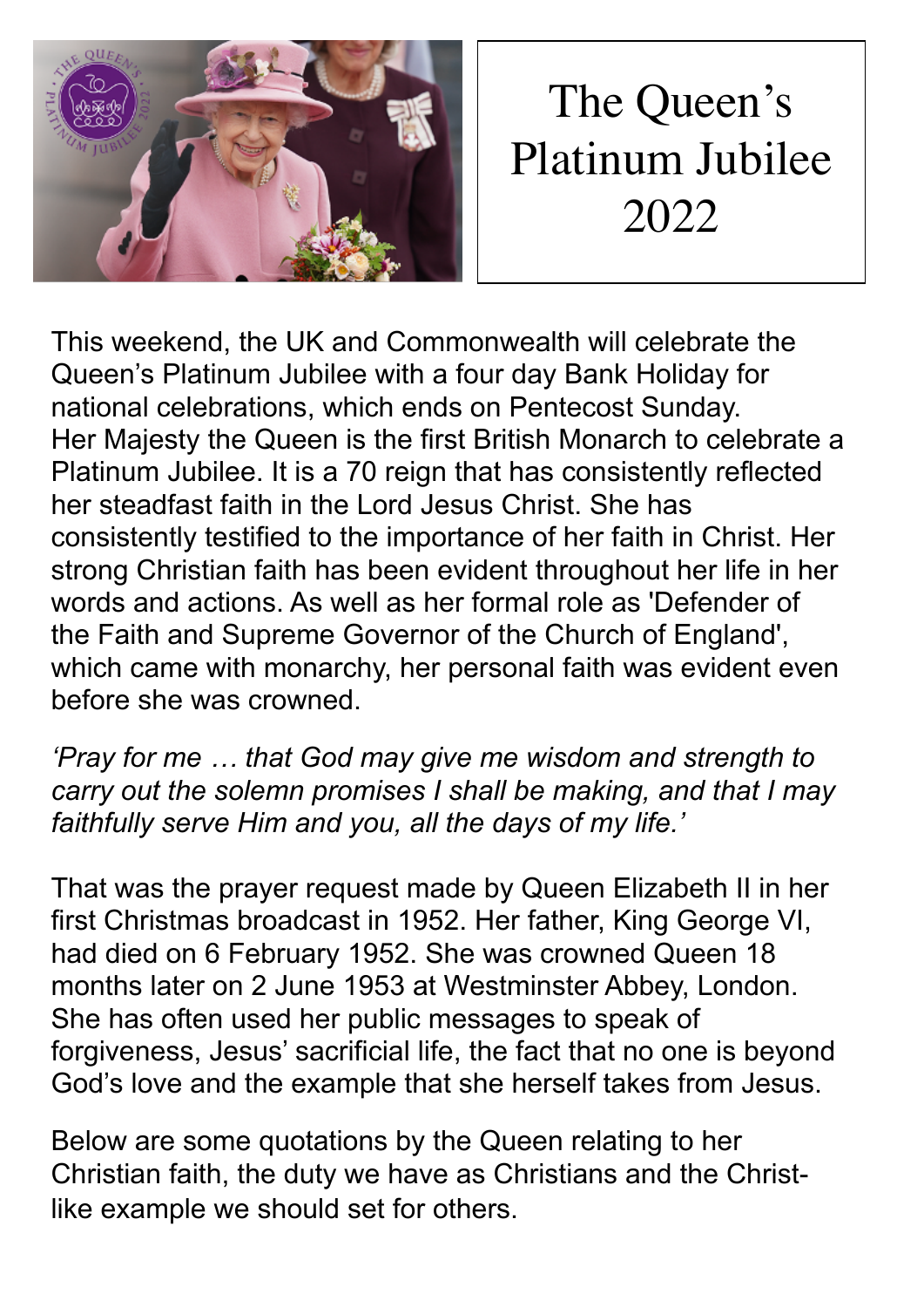#### **Quotations by Her Majesty the Queen.**

In her Christmas message in 2014, the Queen said, *'For me the life of Jesus Christ, the Prince of Peace, whose birth we celebrate today, is an inspiration and an anchor. A role model of reconciliation and forgiveness, he stretched out his hands in love, acceptance and healing. Christ's example has taught me to seek to respect and value all people, of whatever faith or none.'* 

*'To many of us our beliefs are of fundamental importance. For me the teachings of Christ and my own personal accountability before God provide a framework in which I try to lead my life. I, like so many of you, have drawn great comfort in difficult times from Christ's words and example.' (Christmas message, 2000)*

*'Although we are capable of great acts of kindness, history teaches us that we sometimes need saving from ourselves – from our recklessness or our greed. God sent into the world a unique person – neither a philosopher nor a general, important though they are, but a Saviour, with the power to forgive... It is my prayer that on this Christmas day we might all find room in our lives for the message of the angels and for the love of God through Christ our Lord.' (Christmas message, 2011)*

*'For Christians, as for all people of faith, reflection, meditation and prayer help us to renew ourselves in God's love, as we strive daily to become better people. The Christmas message shows us that this love is for everyone. There is no one beyond its reach.' (Christmas message, 2013)*

*'I know just how much I rely on my own faith to guide me through the good times and the bad. Each day is a new beginning, I know that the only way to live my life is to try to do what is right, to take the long view, to give of my best in all that the day brings, and to put my trust in God. Like others of you who draw inspiration from your own faith, I draw strength from the message of hope in the Christian gospel.' (Christmas message, 2002)*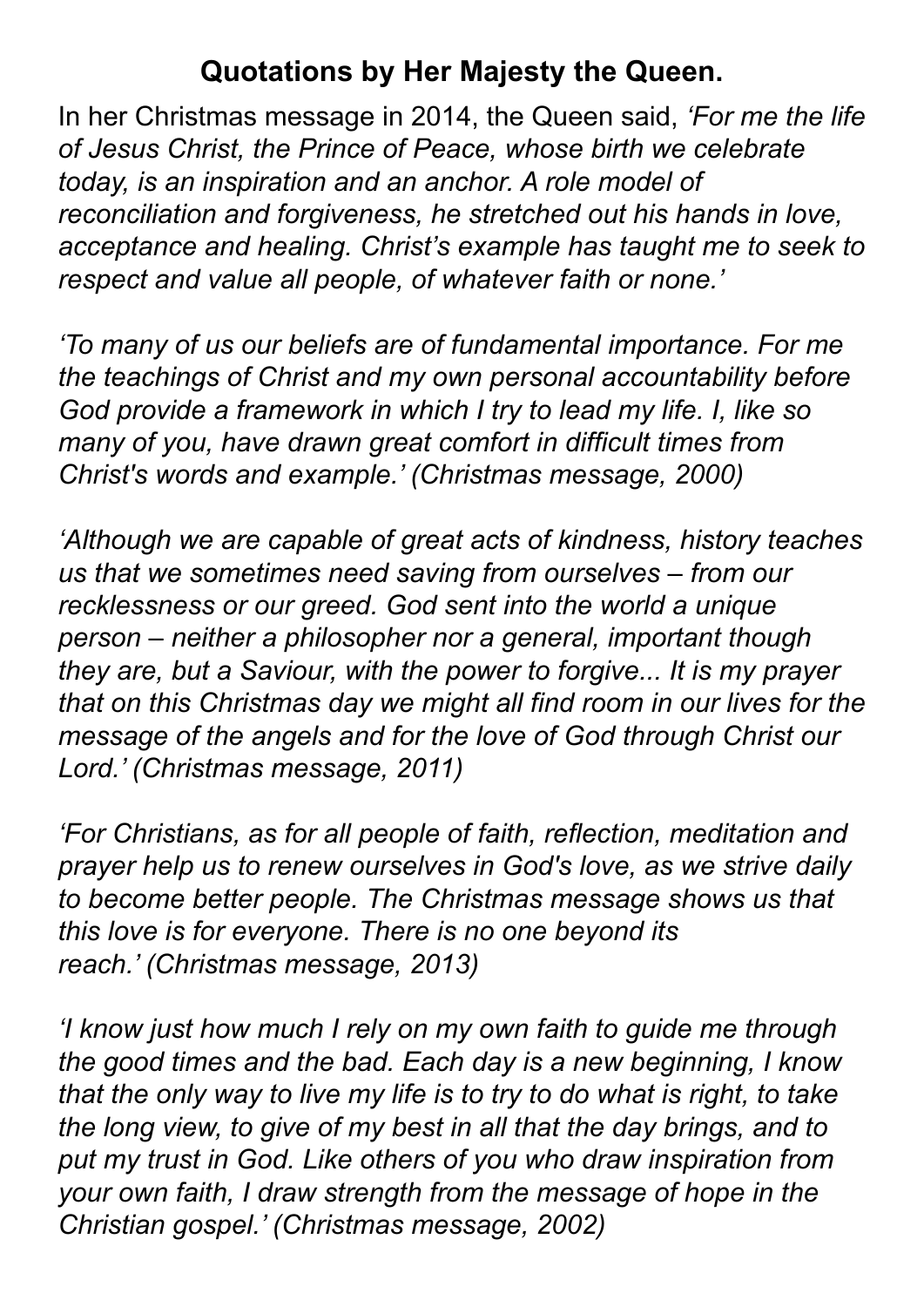Below are some of the needs for the India ministry that Nicky and Samuel have asked us to pray for.

### *John 14v14 'If you ask me anything in my name, I will do it.'*

- 1. Nicky needs to buy an A3 colour printer to print the children's text books for them to use in the school on the campus.
- 2. They are trusting God to be able to put a concrete roof on the school, so it can be registered by the government in the coming year.
- 3. There are currently 18 students in college, who Nicky and Samuel are supporting financially. Please pray that God blesses them with finances.
- 4. There are also 3 very poor children who have done their exams (GCSE's) and are waiting for their results, please pray that they get good results. They need sponsors to be able to go to college.
- 5. Compassion for India Nicky and Samuel are aiming to support disabled people in the local area, with food, provisions and care.
- 6. They also need to finish their church building on the campus